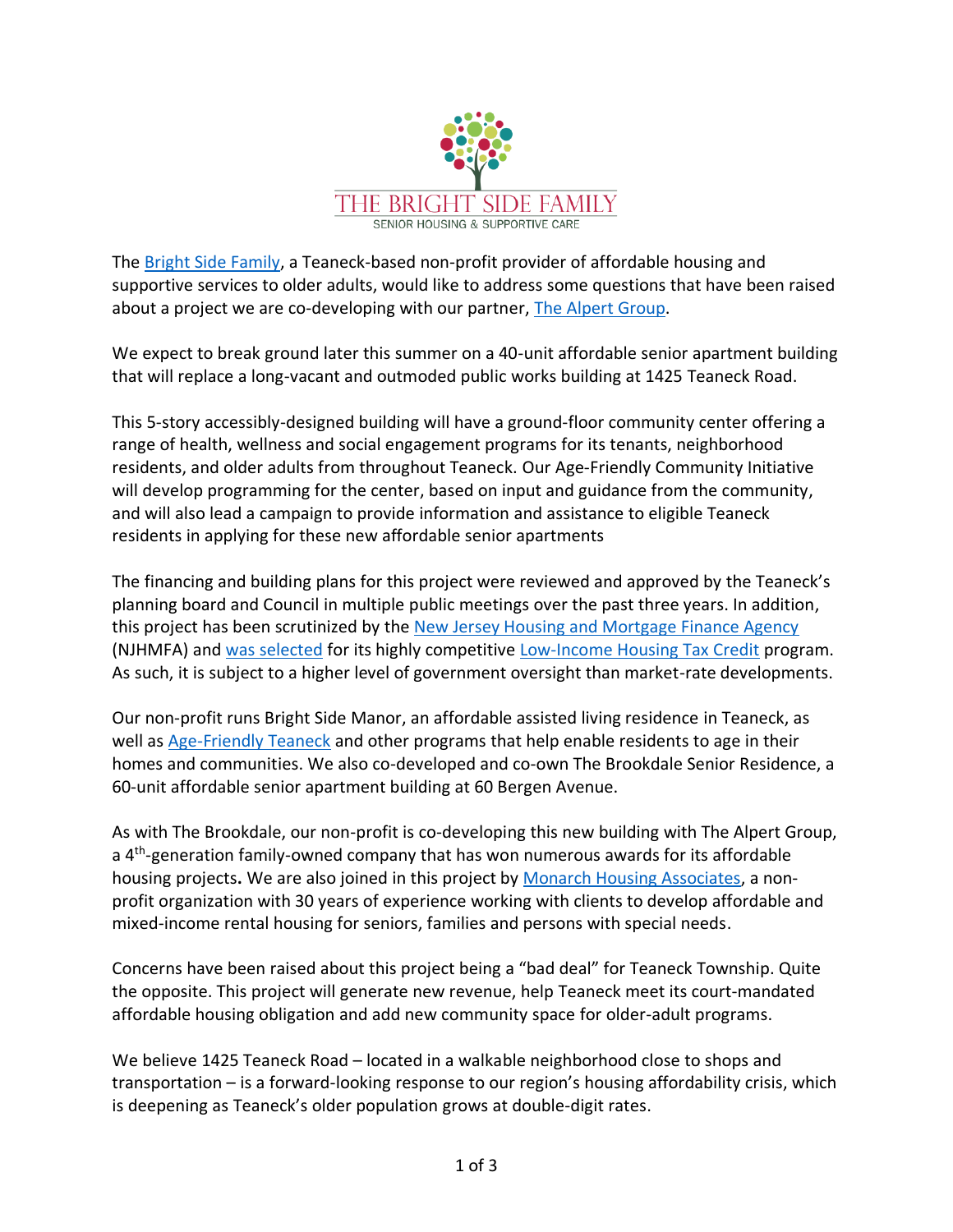Its federally determined rents for one-bedroom units will range from \$336 a month for extremely low-income tenants to \$1,197 for moderate-income older adults. That's compared to the \$2,500 monthly rents being charged for one-bedroom units in some newly built market-rate apartment buildings in Teaneck – a price out of reach to many young professionals, much less to retirees on fixed-incomes.

This attractively landscaped building will replace a decaying facility not currently generating municipal tax revenue and provide Teaneck with \$400,000 over 15 years through what is called PILOT (payment in lieu of taxes) revenue. That is money paid directly to the Township that does not need to be shared with other taxing districts.

It's worth noting that when the Township Council put out a Request for Proposals more than three years ago for a developer to construct affordable housing at this site, there were no bidders. That's likely because developing affordable housing in one of the country's most expensive real estate markets is a difficult and financially risky undertaking. The task is not just to erect a building and but also come up with a plan to manage the property for decades to come, knowing that operating costs will rise but rental income will remain largely fixed.

To ensure long-term viability, NJHMFA carefully evaluates all projects competing for Low-Income Housing Tax Credits, a federally funded and monitored program to spur the construction of affordable housing. One of every five projects competing for this program is awarded, and our project was chosen because it ranked high on a scoring scale that factors in the suitability of the location, the quality and array of services that will be provided on site, as well as the experience of the development team. The \$10 million of equity raised through the sale of these tax credits will finance the bulk of the \$14 million total project costs. The Project will also have an NJHMFA permanent mortgage in the amount of \$1.3 million.

In addition to the state financing, Teaneck has committed \$900,000 from its [Affordable Housing](https://www.nj.gov/dca/divisions/dhcr/offices/ahtf.html)  [Trust Fund](https://www.nj.gov/dca/divisions/dhcr/offices/ahtf.html) toward this project. This is a pot of money *not funded through homeowner taxes* but instead raised through hotel and commercial developer fees that municipalities *can only spend on the construction of low- and moderate-income housing.*

Of that sum, \$200,000 will be paid back to the Township as a purchase price for the municipalowned land. This is not a give-away, as some have mistakenly perceived it, and here's why:

- Because this project is being financed through state and local programs, the land will be deed-restricted, meaning it must remain affordable housing for at least 45 years. This restriction prevents The Alpert Group from later selling the building to a buyer who would convert it into market-rate housing.
- The Affordable Housing Trust Funds are loaned to the project, with the principle, plus 5 percent compounding interest, "ballooning" at the end of 45 years, climbing to an amount that the building's rental income would never reach. That